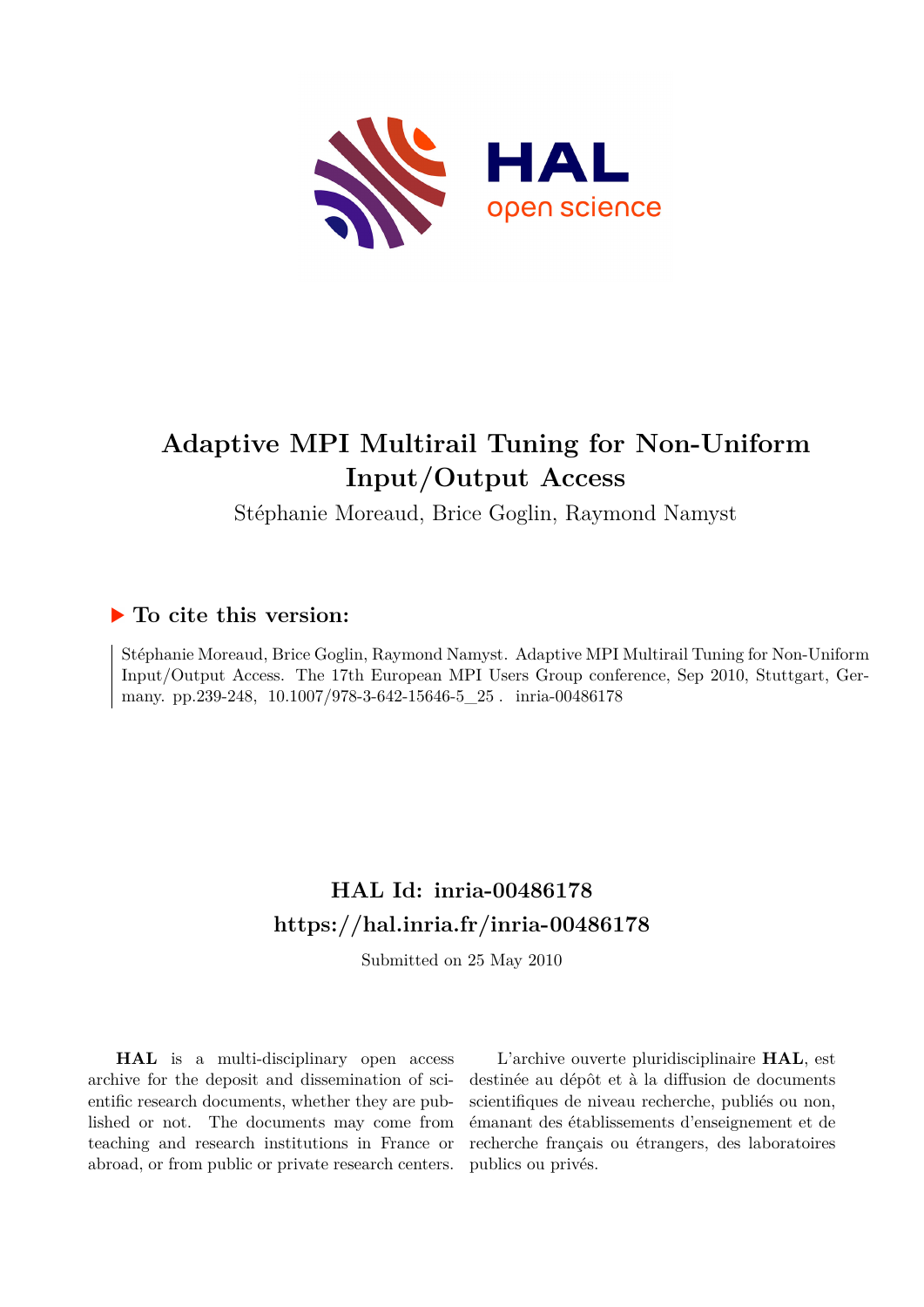# Adaptive MPI Multirail Tuning for Non-Uniform Input/Output Access

Stéphanie Moreaud, Brice Goglin and Raymond Namyst

Universit´e de Bordeaux - INRIA - LaBRI 351, cours de la Libération F-33405 Talence cedex. {smoreaud,goglin,namyst}@labri.fr

Abstract. Multicore processors have not only reintroduced Non-Uniform Memory Access (NUMA) architectures in nowadays parallel computers, but they are also responsible for non-uniform access times with respect to Input/Output devices (NUIOA). In clusters of multicore machines equipped with several Network Interfaces, performance of communication between processes thus depends on which cores these processes are scheduled on, and on their distance to the Network Interface Cards involved. We propose a technique allowing multirail communication between processes to carefully distribute data among the network interfaces so as to counterbalance NUIOA effects. We demonstrate the relevance of our approach by evaluating its implementation within OpenMPI on a  $MYRI-10G + INFINIBAND cluster.$ 

Keywords : Multirail, Non-Uniform I/O Access, Hardware Locality, Adaptive Tuning, OpenMPI.

### 1 Introduction

Multicore processors are widely used in high-performance computing. This architecture trend is increasing the complexity of the compute nodes while introducing non-uniform memory topologies. A careful combined placement of tasks and data depending on their affinities is now required so as to exploit the quintessence of modern machines. Furthermore, access to the networking hardware also becomes non-uniform since interface cards may be closer to some processors. This phenomenon has been known to impact networking performance for a long time [1] but current MPI implementations do not take it into account in their communication strategies.

One way to take affinities between processes and communication into account is to modify the process placement strategy so as to offer a privileged networking access to communication intensive processes. In this article, we look at an orthogonal idea: optimizing communication in a predefined process placement. We study multirail configuration and show that MPI implementation should not blindly split messages in halves when sending over multiple rails. Non-Uniform I/O Access should be involved in this splitting strategy so as to improve the overall performance.

The remaining of the paper is organized as follows. Section 2 presents modern architectures and the affinities of NICs. Our proposal and implementation of a NUIOA-aware multirail MPI is then described in Section 3 while its performance is presented in Section 4.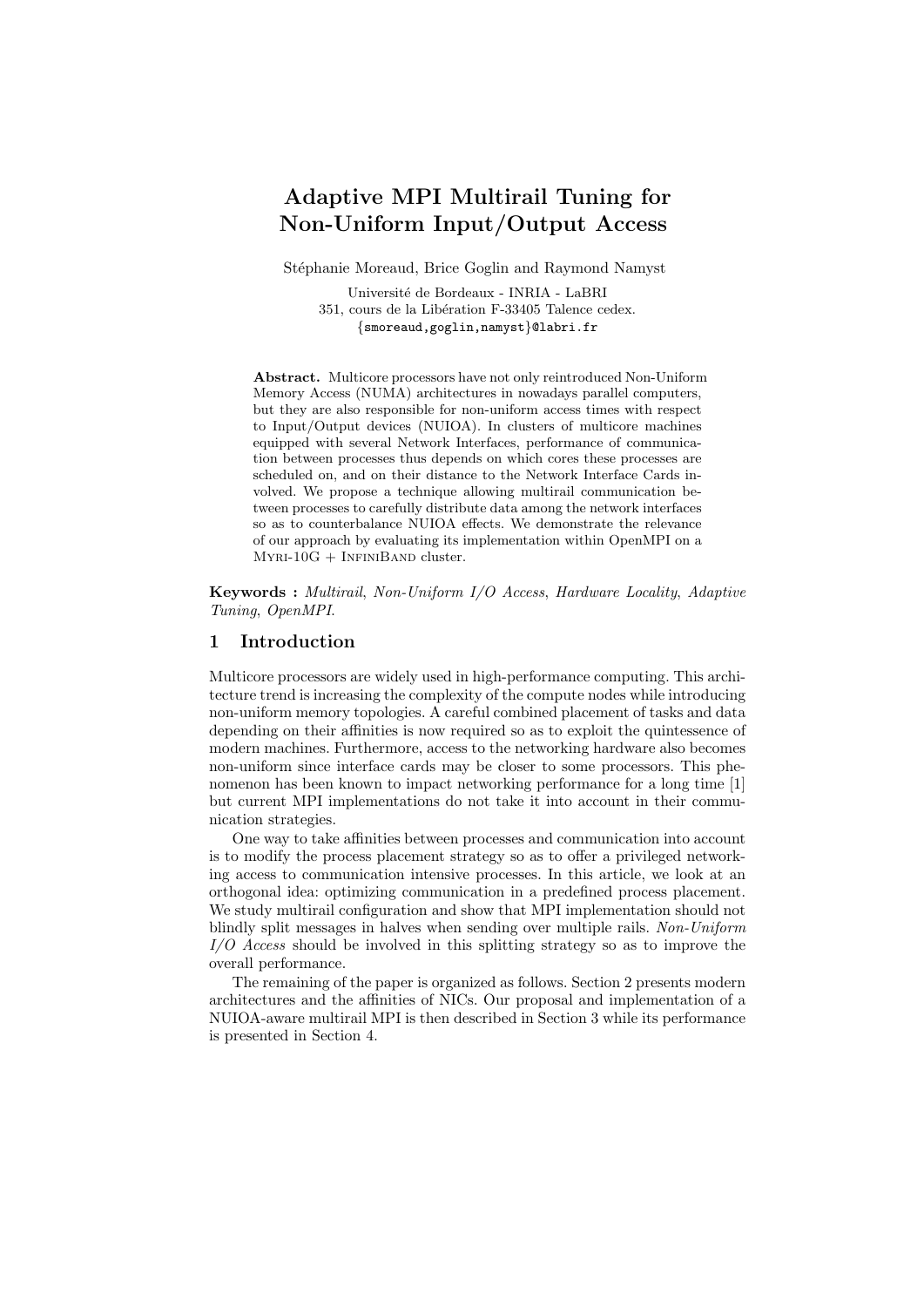## 2 Background and Motivations

In this section, we describe the architecture of modern cluster nodes and introduce Non-Uniform Input/Output Access as a consequence that must definitely be taken into account in the design of communication algorithms and strategies.

#### 2.1 Multicore and NUMA architectures

Multicore processors have represented over  $90\%$  of the 500 most powerful computing systems in the world<sup>1</sup> for the last five years. This hardware trend is currently leading to an increasing share of NUMA architectures (Non-Uniform Memory Access), the vast majority of recent cluster installations relying on IN-TEL NEHALEM or AMD OPTERON processors that have introduced scalable but non-uniform memory interconnects. AMD HyperTransport and, more recently, Intel QPI were designed towards this goal by attaching a memory node to each processor socket, as depicted on Figure 3. These increased complexity and hierarchical aspects, from multiple hardware threads, cores, shared caches to distributed memory banks, raise the need for carefully placing tasks and data according to their affinities. Once tasks are distributed among all the cores, an additional step is to optimize communication and synchronization between tasks depending on their topological distance within the machine [2].

In addition, the increasing number of cores in machines causes network interfaces and I/O buses to become potential bottlenecks. Indeed, concurrent requests from all cores may lead to contention and may thus reduce the overall application performance significantly [3]. Regarding this problem, multirail machines are now commonly considered as a workaround since their multiple NICs scale better with the number of cores. However, such complex architectures, interconnecting numerous hardware components, also raise the need to take affinities and locality into account when scheduling network processing [4].

#### 2.2 Non-Uniform Input/Output Access

NUMA architectures have been the target of numerous research projects in the context of high-performance computing, from affinity-based OpenMP thread scheduling to MPI process placement [5, 6]. The impact of process placement in NUMA machines on high-speed networking has been known for several years already. As shown on Figure 3 network interfaces may be closer to some NUMA nodes and processors than to the others, causing their data transfer performance to vary. However, this phenomenon is almost only taken into account for microbenchmarks by binding processes as close as possible to the network interface.

As depicted by Figure 1, we demonstrated with previous OPTERON architectures and several network technologies that the actual throughput is dramatically related to process placement with regards to network interfaces [1]. While latency depends only slightly on process placement (usually less than 100 nanoseconds), we observed up to 40% throughput degradation when using multiple high-performance interconnects. This behavior, called Non-Uniform In $put/Output$  Access (NUIOA), induces the need for careful placement of tasks depending on their communication intensiveness.

 $1$  Top500, http://www.top500.org.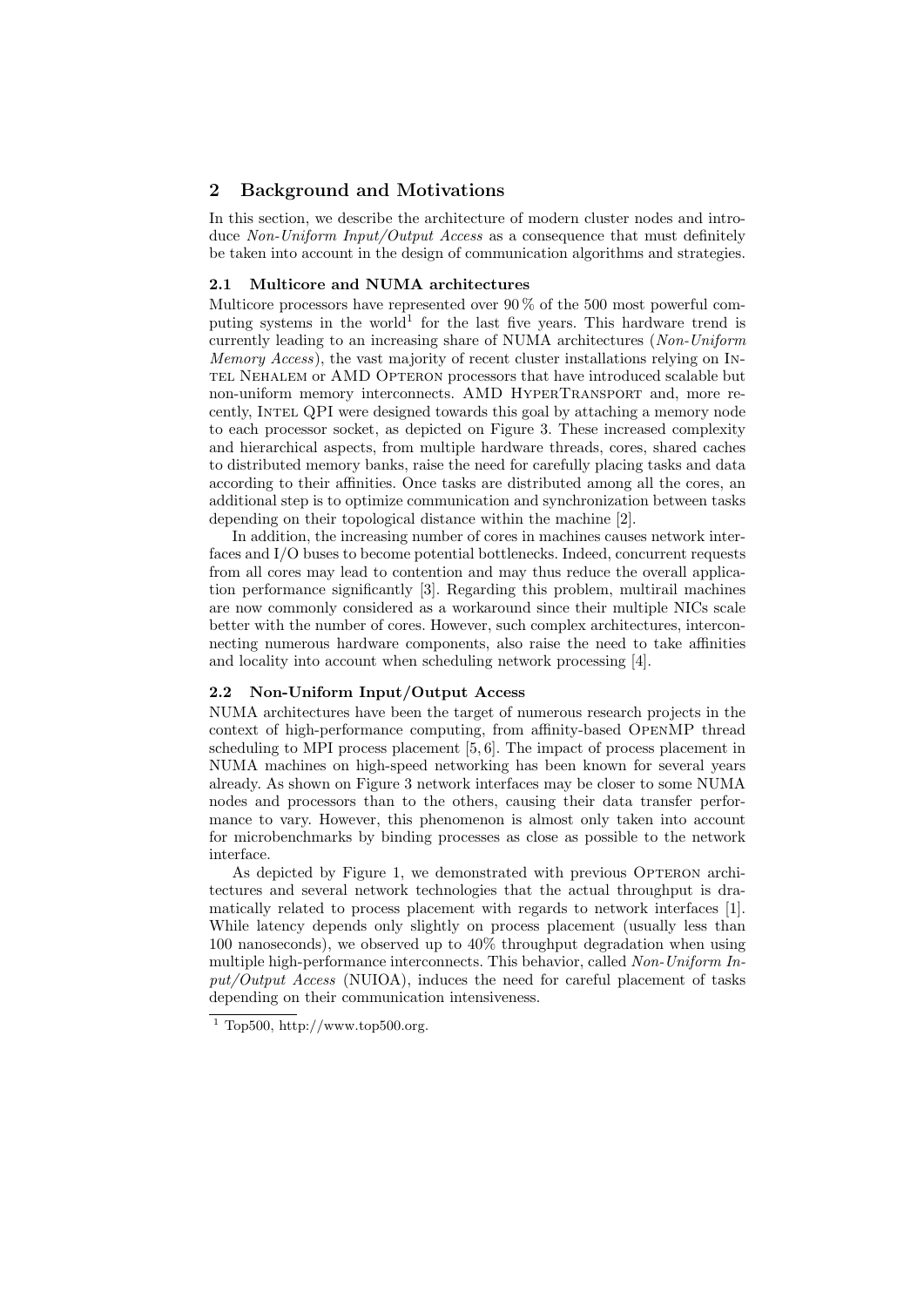The phenomenon has been observed for various memory interconnects. It still appears with latest Intel Nehalem processors and QPI architectures. It is sometimes also referred to as Non-Uniform Network Access but it is actually not specific to network devices. Indeed, we observed DMA throughput degradation by up to 42% when accessing a NVIDIA GPU from the distant NUMA node of a dual-Xeon 5550 machine. Moreover, in the presence of multiple devices, it becomes important to carefully distribute the workload among devices. Since these NUMA architectures are now spreading into high-performance computing, we intend to look at adapting the MPI implementation to these new constraints.



Fig. 1. Influence of the locality of processes and network cards on the RDMA Write throughput between 2 dual-OPTERON 265 machines with INfiniBand DDR cards.

Fig. 2. Multirail using a 40% splitting ratio. 100% means that the whole message is sent through the NIC1.

### 3 NUIOA-aware Multirail

We introduce in this section our proposal towards a MPI implementation that adapts multirail communication to Non-Uniform I/O Access. We then describe how we implemented it in Open MPI.

#### 3.1 Proposal

Dealing with affinities inside NUMA machines usually requires to place tasks with intensive inter-communication or synchronization inside the same NUMA node or shared cache. Meanwhile, distributing the workload across the whole machine increases the available processing power and memory bandwidth. Finding a tradeoff between these goals is difficult and depends on the application requirements. Adding the locality of network interfaces to the problem brings newer constraints since some cores may have no I/O devices near them. It leads to the idea of keeping these cores for tasks that are not communication intensive. Other processes may be given a privileged access to all or only some of the interfaces (they may be close to different cores). Moreover, detecting which tasks are communication-intensive may be difficult. And numerous MPI applications have uniform communication patterns since most developers try to avoid irregular parallelism so as to exploit all the processing cores.

While binding communication-intensive tasks near the network interfaces is not easy, we look at an orthogonal problem: to optimize the implementation of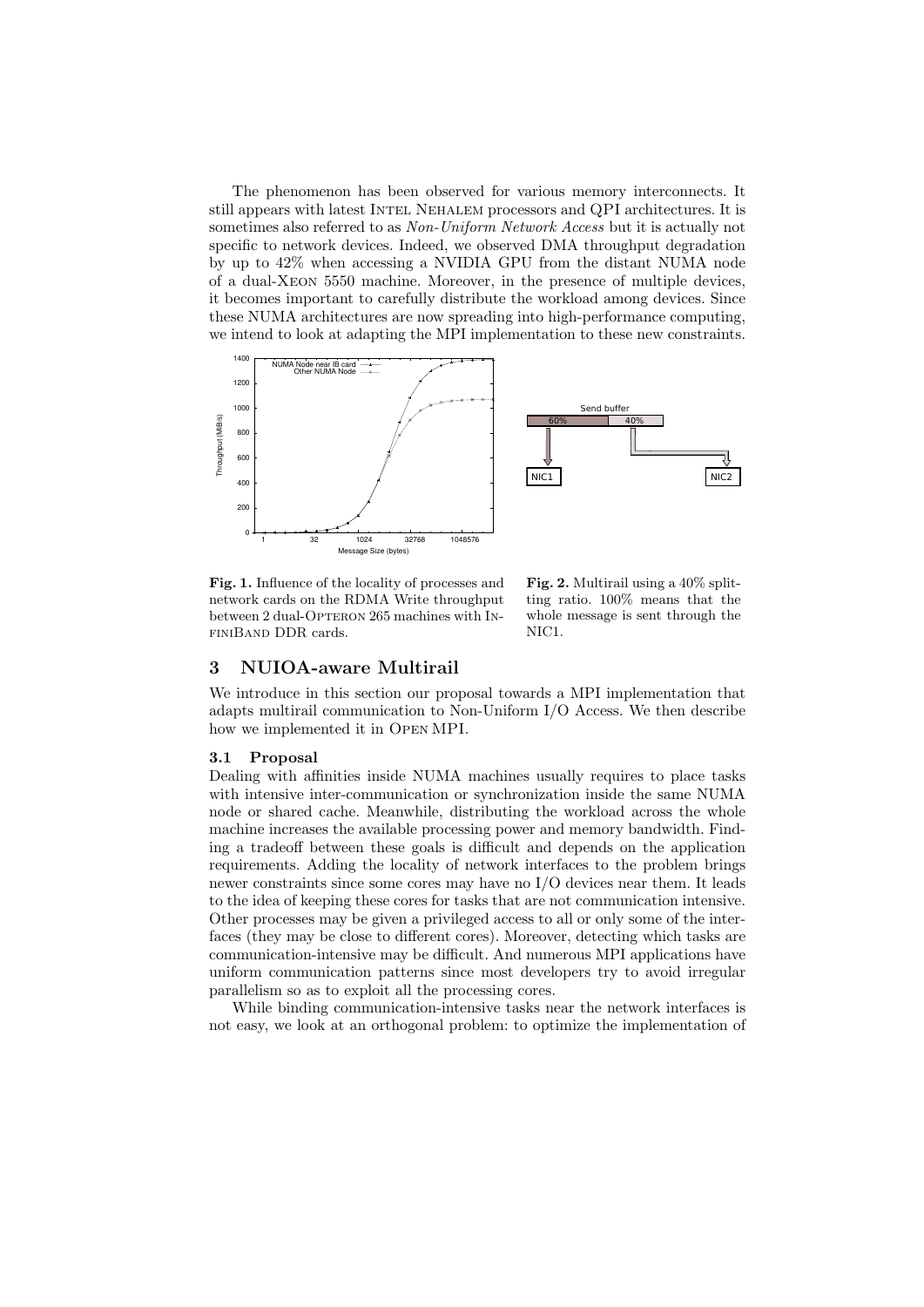communication within a predefined process placement. This placement may have been chosen by the MPI process launcher depending on other requirements such as affinities between tasks [6]. Given a fixed distribution of processes on a NUIOA architecture, we propose to adapt the implementation of MPI communication primitives to better exploit multiple network interfaces.

#### 3.2 Distributing Message Chunks according to NICs localities

Several MPI implementations may use multiple network interfaces at the same time. For throughput reasons, large messages are usually split across all available rails and reassembled on the receiver side. OPEN MPI [7] and MPICH2/NEWMAD [8] may even use different models of interfaces and wires and dynamically adapt their utilization depending on their relative performance. For instance, a 3 MiB message would be sent as a 1 MiB chunk on a DDR INFINIBAND link and another 2 MiB chunk on a QDR link. As explained above, the actual throughput of these network rails depends on the process location. We thus propose to adapt the size of the chunks to the distance of each process from network interfaces.

We implemented this idea in Open MPI 1.4.1. Each network interface is managed by a BTL component (*Byte Transfer Layer*) that gathers its expected bandwidth by looking at its model and current configuration. By default, these bandwidths are accumulated in the BML ( $BTL$  Multiplexing Layer) so as to compute a weight for each BTL. Sending a large message then results in one chunk per BTL that connects the processes, and a splitting ratio is determined so that each chunk size is proportional to the BTL weight, as depicted on Figure 2.

We modified the R2 BML component so as to take hardware locality into account when computing these weights. The expected bandwidth of each BTL is adjusted by looking at the current process and BTL physical device locations. This change is specific to each process since it depends on its actual binding. It must thus take place late in the initialization phase, usually after the paffinity component did the actual binding of processes.

#### 3.3 Gathering NIC and process locality information

Our NUIOA-aware tuning of BTL weights relies on the knowledge of the location of each networking device in the underlying hardware topology. Most BIOSes tell the operating system which NUMA node is close to each I/O bus. It is thus easy to determine the affinity of each PCI device. However, user-level processes do not manipulate PCI devices, they only know about software handles such as INFINIBAND devices in the VERBS interface. Some low-level drivers offer a way to derive these software handles into hardware devices thanks to sysfs special files under Linux. For other drivers such as Myricom MX, a dedicated command had to be added to retrieve the locality of a given MX endpoint.

We implemented in the HWLOC library  $(Hardware \ Locality^2)$  the ability to directly return the set of cores near a given INFINIBAND software device. OPEN MPI will switch to using HWLOC for process binding in the near future since it offers an extensive set of features for high-performance computing [9]. The BML will thus easily know where OPEN MPI bound each process. Until this is implemented, we let the paffinity component bind processes and later have the BML

<sup>2</sup> http://www.open-mpi.org/projects/hwloc/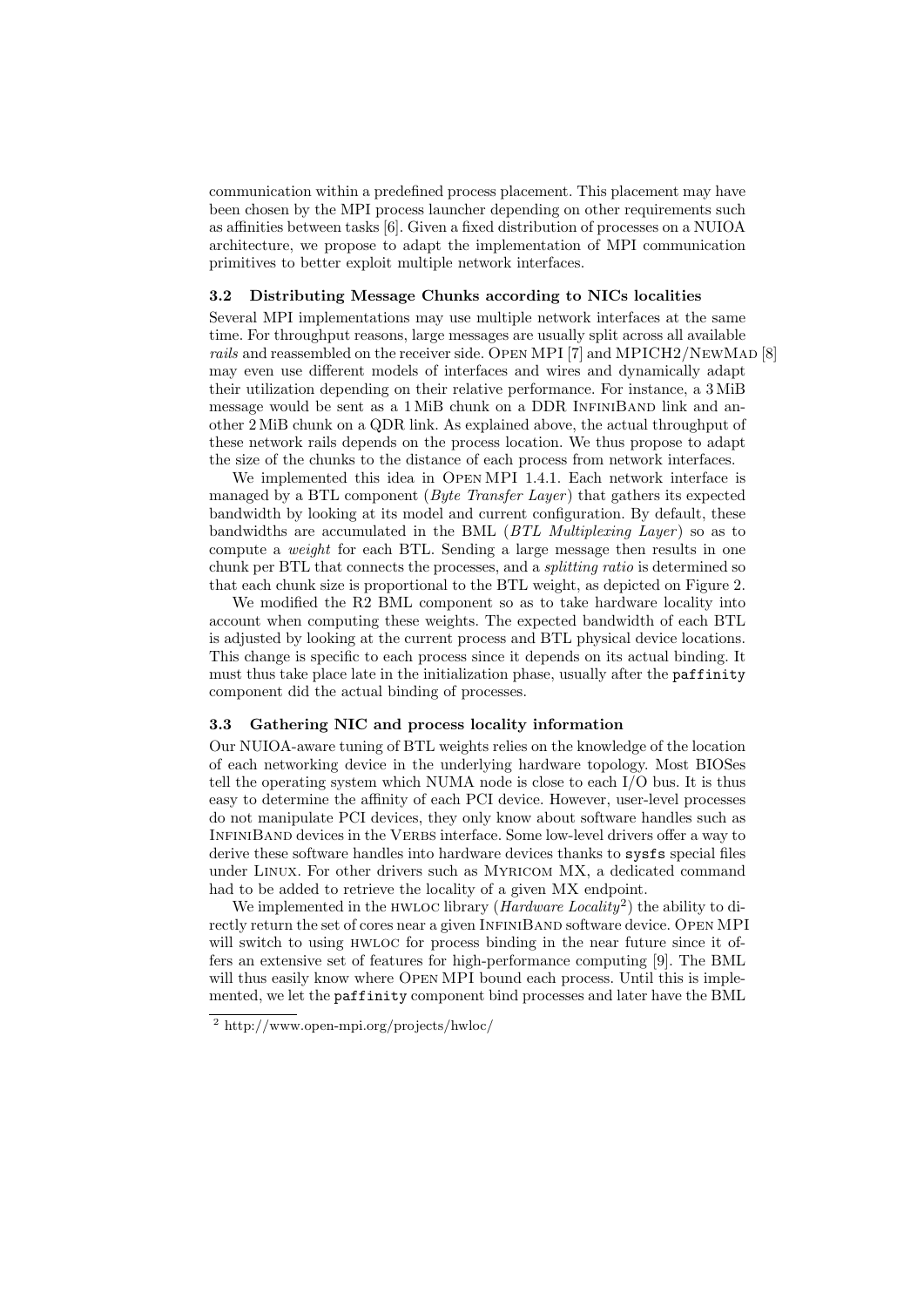retrieve both process and network device locations through hwloc. Once this information has been gathered, the BML adjusts the splitting ratio according to the actual performance of each BTL in this NUIOA placement.

#### 4 Performance

We present in this section the performance evaluation of NUIOA effects, from single rail ping-pong to multi-rail MPI collective operations.

#### 4.1 Experimentation Platform

The experimentation platform is composed of several quad-socket hosts with dual-core Opteron 8218 processors (2.6 GHz). As depicted by Figure 3, this NUMA architecture contains four NUMA nodes, two of them being also connected to their own I/O bus. Each bus has a PCIe 8x slot where we plug either a Myricom Myri-10G NIC or a Mellanox MT25418 Connect-X DDR InfiniBand card. These hosts run the Intel MPI Benchmarks (IMB) on top of our modified Open MPI 1.4.1 implementation, using the MX or OpenIB BTLs.



Fig. 3. Quad-socket dual-core host with two I/O chipsets connected to NUMA nodes  $\#0$  and  $\#1$ .

Fig. 4. Influence of the locality of processes and network cards on a single-rail IMB ping-pong with Open MPI.

#### 4.2 Single-rail micro-benchmark

Figure 4 summarizes NUIOA effects on our experimentation platform by presenting the MPI throughput of a ping-pong between two hosts depending on the process binding. It confirms that NUIOA effects are indeed significant on our platform, whenever messages contain dozens of kilobytes.

However the actual impact depends a lot on the underlying networking hardware. Indeed, the throughput over MX with MYRI-10G cards varies only very slightly while the INFINIBAND throughput decreases by 23% when the process is not bound near the network interface. The raw INFINIBAND throughput being larger, it may be more subject to contention, but we do not feel that this fact would induce such a difference. Instead we think that these NICs may be using different DMA strategies to transfer data inside the host, causing the congestion to differ. Indeed, if INFINIBAND uses smaller DMA packets, more packets are inflight at the same time on the HYPERTRANSPORT bus, causing more saturation of the HyperTransport request and response buffers.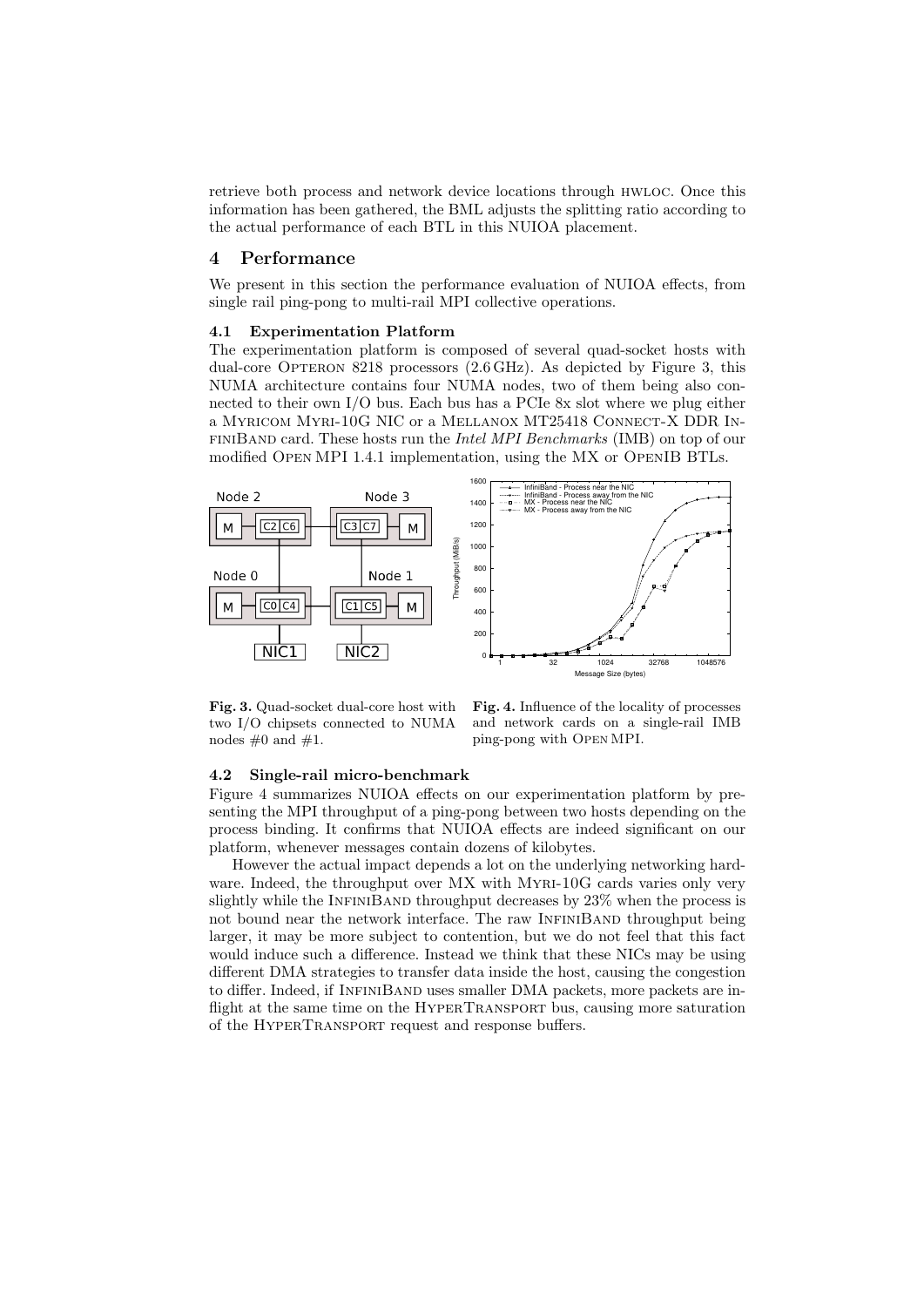Moreover, we also observed that increasing the NUMA distance further does not further decrease the INFINIBAND throughput: once the process is not near the card, the throughput does not vary anymore when binding it farther away.

#### 4.3 Point-to-point multirail

Figure 5 now presents the multirail throughput for large messages depending on process placement when an INFINIBAND NIC is connected to each  $I/O$  bus. It clearly shows that when the process is bound near one of the cards (NUMA node  $\#0$  or  $\#1$ ), the MPI implementation should privilege this card by assigning about 58% of the message size to it. This ratio is actually very close to the ratio between mono-rail throughputs that we may derive from Figure 4 (56.6%). Such a tuning offers 15% better throughput than the usual half-size splitting. Moreover, when the process is not close on any NIC (NUMA node  $#2$  or  $#3$ ), the messages should be split in half-size chunks as usual. Again, this could have been derived from Figure 4 since mono-rail throughput does not vary from with the binding when not close to the NIC.

When MYRI-10G NICs are used, the closest NIC should only be very slightly privileged (51%). It is also expected since Myri-10G performance varies only slightly with process placement. Finally, combining one Myri-10G and one InfiniBand NIC also matches our expectations: when a process is close to the INFINIBAND NIC, it should privilege it significantly  $(57\%)$ , while a process near the MYRI-10G NIC should only privilege it slightly  $(51\%)$ .

These results confirm that combining mono-rail throughputs from the given process bindings is an interesting way to approximate the optimal multirail ratio for point-to-point operations, as suggested in earlier works [10].



#### 4.4 Contention

put for 1 MiB messages, depending on the process between 16 processes on 2 hosts ratio between two InfiniBand cards and on the process placement.

Fig. 5. Multirail IMB ping-pong through- Fig. 6. IMB all-to-all, throughput per with 2 INFINIBAND NICs, depending on multirail splitting ratios.

We now look at the impact of contention on the memory bus on our NUIOAaware multi-rail. Indeed, previous results used idle hosts where data transfers between NUMA nodes and the NICs were optimal. In the case of real applications, some processors may access each others' memory, causing contention on the HYPERTRANSPORT links.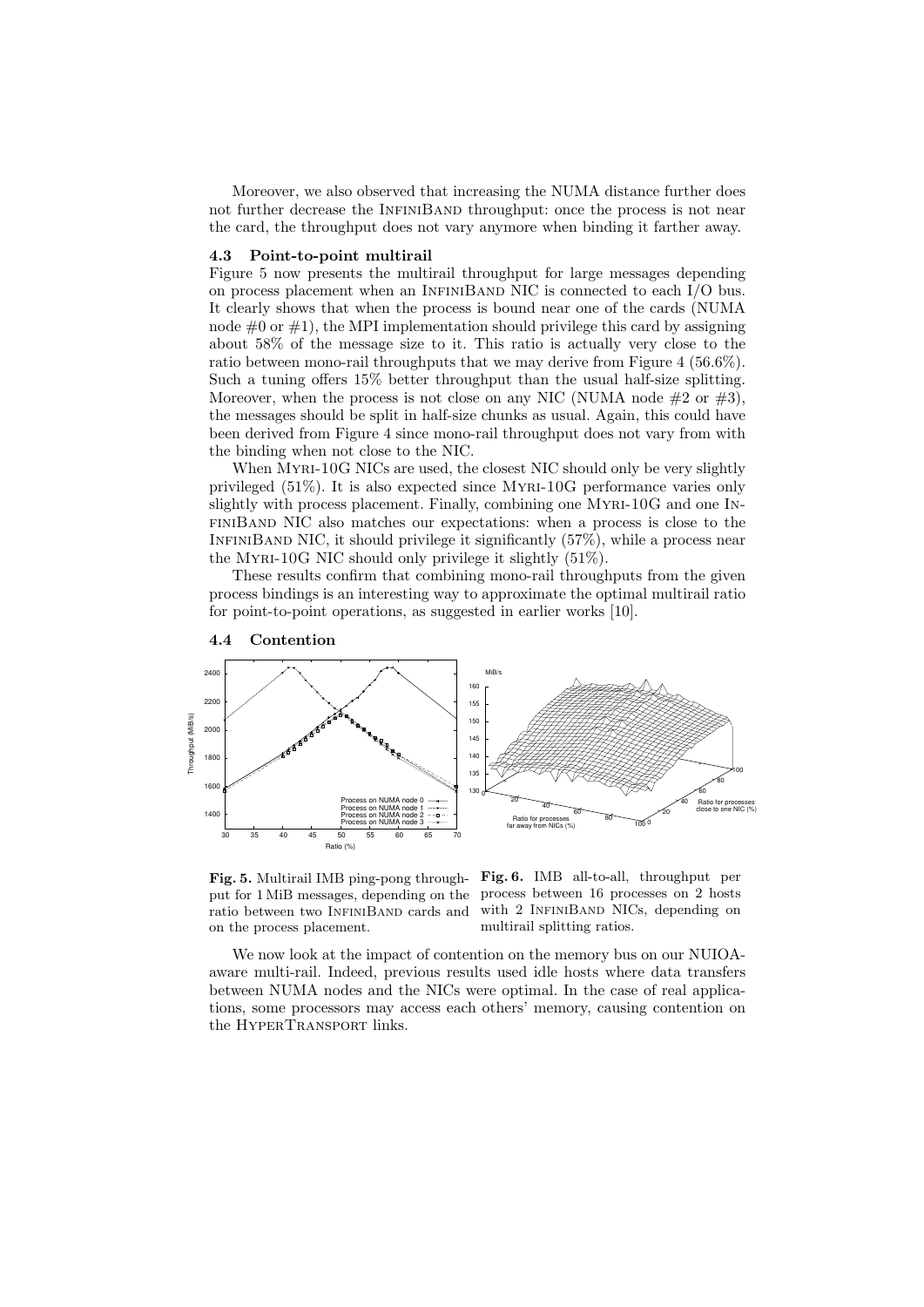We added such contention on some HYPERTRANSPORT links during our aforementioned multirail IMB ping-pong. This reduces the network throughput but does not modify the splitting ratio. This is a surprising result since we had carefully chosen which HYPERTRANSPORT link should get contention so as to disturb the data path towards a single NIC and not the other (thanks to the HyperTransport routing table). If the ratio does not change, then it means that our contention on the single link reduces the overall memory bandwidth instead of only the bandwidth on this link.

#### 4.5 Collective operations

Previous sections showed that an interesting splitting of large point-to-point messages across multiple rails may be derived from each rail NUIOA throughput. We now look at collective MPI operations. Since processes are now communicating from all NUMA nodes at the same time, we should now find the splitting ratio of each running process simultaneously. Figure 6 presents the performance of the all-to-all operation depending on the splitting ratios. We distinguish processes depending on whether they are close to one NIC or not.

The optimal tuning that we obtained first reveals that processes that are not close to any NIC should send one half of each message on each NIC. This result matches our earlier point-to-point observations since NUIOA effects do not matter once processes are far from NICs, but it seems less significant here. Then, the interesting result is that processes close to one NIC should only use this NIC. This result contradicts the previous section since contention now appears as critical for performance. We assume that contention in this all-to-all benchmark were more intensive than in the previous section, causing the ratio to vary. In the end, this all-to-all tuning outperforms the default splitting strategy by 5%.

When using one INFINIBAND and one MYRI-10G NIC, we obtained similar results. However, when using two Myri-10G NICs we again observed less NUIOA effects since the ratio almost does not matter (the variation of results among multiple runs is larger than the variation due to splitting ratios). Looking at other collectives, we observed that communication intensive operations tend towards all-to-all ratios while other operations behave similarly to point-to-point results.

## 5 Conclusion and Future Works

The increasing number of cores and the widespread use of NUMA architectures in cluster computing nodes leads to the multiplication of connected hardware components. It raises the need to take affinities and localities into account in the design of communication strategies. Indeed, the performance of communication over high speed networks is directly related to the relative location of processes and network interfaces.

In this paper, we propose to optimize the implementation of MPI primitives by adapting the use of multiple network interfaces to their locations with regards to processes. Thanks to the knowledge of process/NIC affinities in hwloc, we determine a splitting ratio that increases the throughput by up to 15% over the standard multirail strategy. Communication-intensive patterns such as all-to-all even show that processes that are close to one NIC should not use other NIC so as to avoid contention on the memory bus.